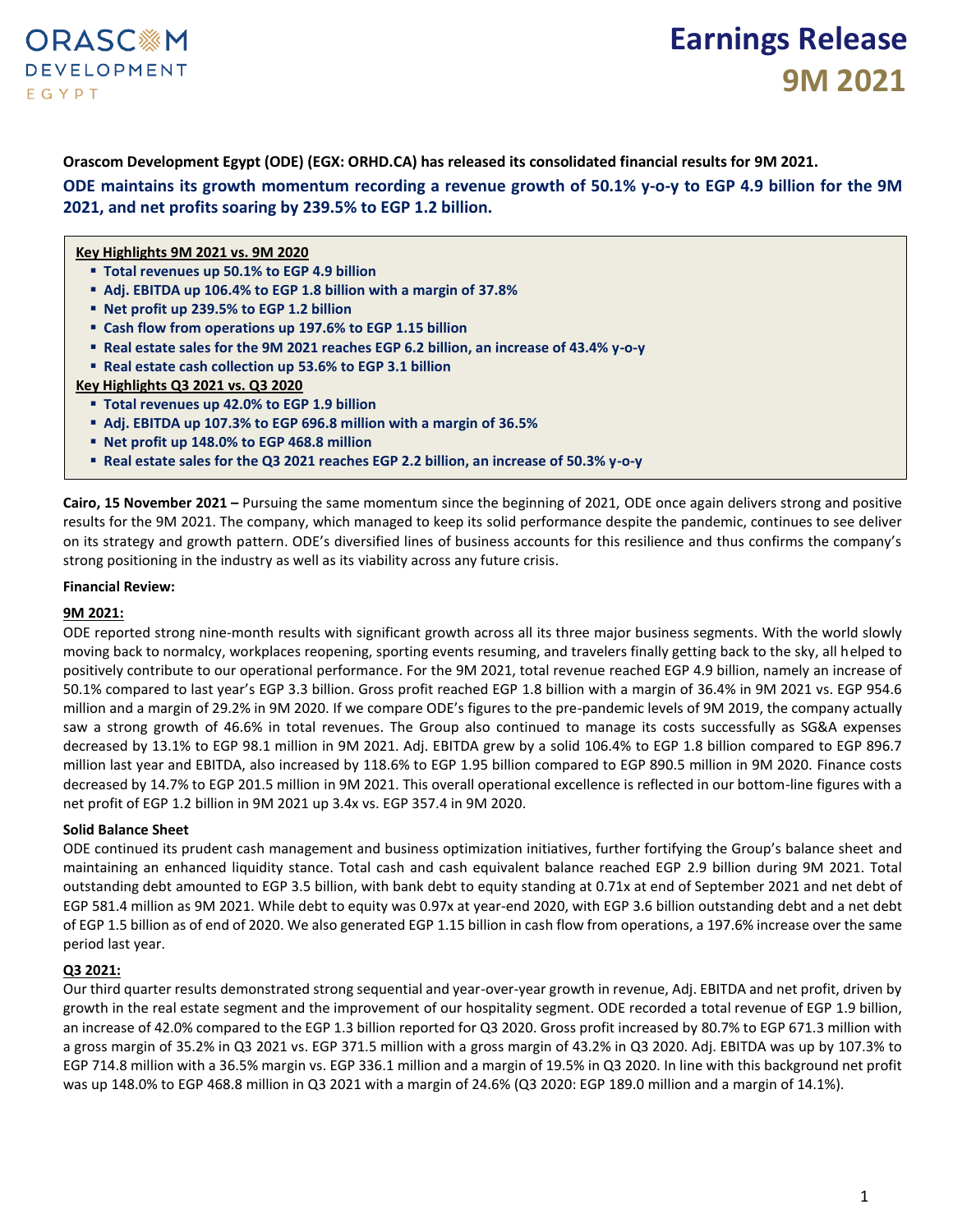#### **Group Real Estate: Net real estate sales for 9M 2021 reached EGP 6.2 billion, a growth of 43.4% over last year, the highest ninemonth sales figures in ODE's history.**

New sales for the 3Q 2021 reached EGP 2.2 billion, a 50.3% increase from EGP 1.5 billion reported during 3Q 2020. That brings our 9M 2021 sales value to EGP 6.2 billion, a 43.4% increase over same period last year. The increase in sales across all destinations was a factor of both, our ability to increase the average selling prices and the number of units sold, which increased by 48.3% to 979 units in 9M 2021. It is worth mentioning that 9M 2020 sales figures included EGP 613.3 million of commercial sales. Excluding commercial sales, net sales would have increased by 67.0% vs. EGP 3.7 billion in 9M 2020. El Gouna was the largest contributor to new sales (49%), followed by O West (37%) and Makadi Heights (14%). Real estate revenues increased by 92.9% to EGP 3.7 billion in 9M 2021 (9M 2020: EGP 1.9 billion). Adj. EBITDA also increased by 150.7% to EGP 1.7 billion (9M 2020: EGP 674.7 million). Total deferred revenue from real estate that is yet to be recognized until 2026 increased by 29.7% to EGP 10.9 billion in 9M 2021, while total real estate portfolio receivables increased by 35.5% to EGP 14.8 billion. Real estate cash collections also increased by 53.5% to EGP 3.1 billion during 9M 2021.

#### **Group Hotels: Results improved during Q3 2021 with travel demand returning strongly as vaccines continues to roll out.**

The appetite for travel accelerated further during Q3 21 and the travel momentum was strongly visible through the months of October and November. While the speed of recovery continued to differ from one destination to the other, we are mostly content with the growth in the overall occupancy levels and TRevPARs. It has been such a positive sight to see our teams welcome more guests back into our hotels, with domestic leisure bookings leading our occupancies, followed by MICE (Meetings, Incentives, Conferences and Exhibitions) business events and slight uptick from our foreign tourists returning back to our destinations. Q3 2021 results improved with revenues increasing by 169.1% to EGP 269.9 million (Q3 2020: EGP 100.3 million) and also GOP reached EGP 106.4 million in Q3 2021 vs. negative EGP 3.4 million in Q3 2020. Although leisure travel continues to lead the recovery, we are also very optimistic regarding the influence of the continual improvements in business transient and in the growing number of tour operators' groups. Accelerating TRevPAR growth expanded our operating leverage and led us to generate a positive EGP 88.4 million of Adj. EBITDA vs. negative EGP 12.1 million in Q3 2020. Revenues for the hotels during the 9M 2021 increased by 39.0% to EGP 525.6 million (9M 2020: EGP 378.0 million), GOP also reached EGP 159.6 million in 9M 2021, while Adj. EBITDA reached EGP 114.7 million in 9M 2021 vs. EGP 0.04 million in 9M 2020.

#### **Group Destination Management: Continued with its enhanced operational performance, benefiting from the successful restructuring implementation and the recovery in the hospitality sector.**

Town Management continued to grow significantly and thus securing more recurring revenue streams despite the headwinds caused by the pandemic. Revenues during 9M 2021 were up by 38.4% to EGP 662.5 million up from EGP 478.7 million in 9M 2020, while Adj. EBITDA increased by 262.2% to reach EGP 129.3 million in 9M 2021 (9M 2020: EGP 35.7 million). The notable increase in revenues was a consequence of the implementation of a rich calendar of events in the different destinations, which improved the quality and profitability of our services and amenities. Additionally, during October 2021, we were able to successfully host the 5<sup>th</sup> edition of El Gouna Film Festival from the 14<sup>th</sup> till the 22<sup>nd</sup> of October 2021 at El Gouna Conference and Culture Centre with more than 1,000 attendees from media, local and international celebrities. Our hotel's occupancy at the time reached 100%.

#### **Details on the Destinations**

#### **El Gouna, Red Sea**

El Gouna continues to affirm its position as the «destination of choice» and records a 62.9% increase in net real estate sales to EGP 3.1 billion in 9M 2021 vs. EGP 1.9 billion in 9M 2020. We continued to increase our average selling prices to reach EGP 60,504/sqm, an 8.7% increase vs. 9M 2020 and kept our original 5 years payment plan. During Q3 2021, we added new inventory of USD 42.4 million to "Cyan" and "Ancient Sands", our two real estate projects offering a mix of standalone units. Our solid construction pace keeps us on track with our planned delivery of 278 units for the FY 2021. Real estate revenues benefited from the accelerated construction and increased by 32.1% to EGP 2.1 billion in 9M 2021 (9M 2020: EGP 1.6 billion). For Q4, we are planning to launch two new real estate projects, "Ancient Hill" and "Fanadir Signature", with a total inventory of c. USD 170 million.

Hotels' occupancy levels increased from 33% at a TRevPAR of EGP 690 in Q2 2021, to 52% at a TREVPAR of EGP 1,095 in Q3 2021. While conversion continued to be driven by the transient local business, demand from the international market did gain momentum and we see a strong come back from our main source market particularly West Europe. During Q3 2021, the share of international business represented 40%. A number of B2C and B2B marketing campaigns is currently running or in the making to capitalize on the hype. During Q3 2021, we achieved a meaningful sequential increase in revenue, Q3 revenues increased by 175.8% to EGP 246.3 million. 9M 2021 hotels revenue increased by 46.8% to EGP 491.4 million (9M 2020: EGP 334.7 million).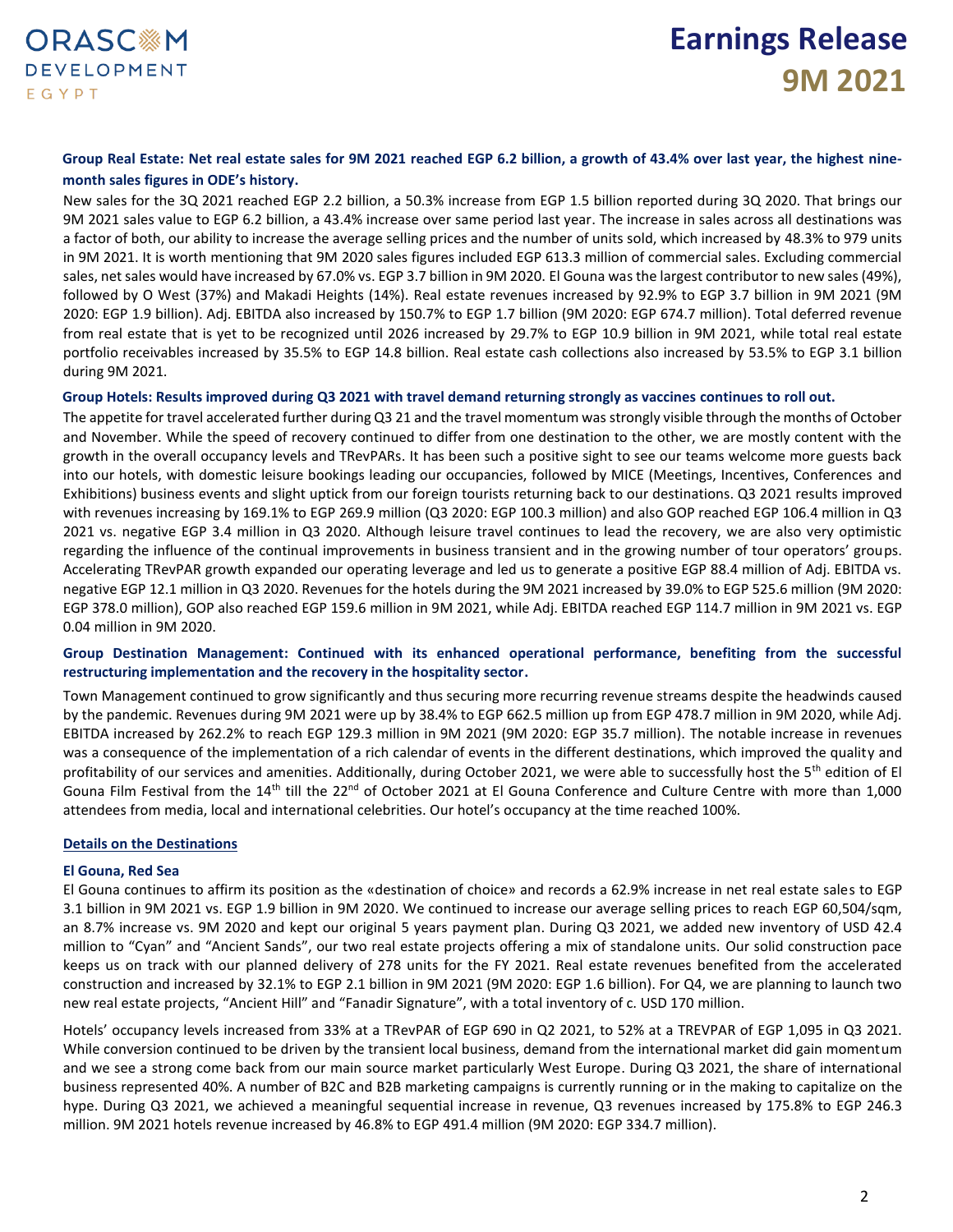### **ORASC**&M **DEVELOPMENT** EGYPT

## **Earnings Release 9M 2021**

The continuous implementation of cost saving, and cash preservation measures resulted in an overall positive GOP of EGP 181.0 million in 9M 2021 up 445.2% (9M 2020: EGP 33.2 million). While occupancy rates reached 37% in 9M 2021 up from 27% in 9M 2020. Town management revenues were up by 40.7% in 9M 2021 to EGP 642.6 million (9M 2020: EGP 456.7 million). Total revenues for El Gouna were up 31.3% to EGP 3.2 billion in 9M 2021 (9M 2020: EGP 2.4 billion).

#### **O West, Egypt**

O West new sales for the Q3 2021 reached EGP 926.1 million, a 54.2% increase from EGP 600.4 million in Q3 2020. That brings our 9M 2021 sales value to EGP 2.3 billion, a 9.3% increase over the EGP 2.1 billion reported in 9M 2020, which included EGP 509.1 million of land sales. Excluding those land sales, net sales would have increased by 43.9% to 2.3 billion for the 9M 2021 compared to EGP 1.6 billion in 9M 2020. We also managed to increase our average selling prices by 25.2% to EGP 29,950/sqm. To date, we launched EGP 3.0 billion of new inventory in "Hill Side" & "Club Residence" projects. We are continuing to accelerate our construction pace and have completed the construction of 432 villas and started the construction of 645 apartments with plans to deliver some of the units ahead of schedule. Additionally, the foundation stone has been laid for the construction of O West Club with plans to start construction during Q2 2022. Total revenues of O West increased by 86.3% to EGP 1.2 billion (9M 2020: EGP 684.4 million).

#### **Makadi Heights, Egypt**

Makadi Heights, our rising star destination on the Red Sea, has continued to deliver excellent sales performance since the beginning of 2021. Net sales increased by 153.6% to EGP 854.7 million from EGP million in 9M 2020 and Real Estate revenues increased by 333.1% to EGP 436.1 million in 9M 2021 thanks to the continuous acceleration in construction pace. We also managed to increase the average selling prices/sqm by 79.2% to EGP 29,929/sqm during 9M2021. At the end of Q3 2021, we launched a new Real Estate project, "Ria", which offers a mix of standalone units. Destination management segment revenues also increased by 38.6% to EGP 15.8 million in 9M 2021. As a result, total revenues of the destination increased by 281.8% to EGP 441.8 million in 9M 2021 (9M 2020: EGP 115.7 million).

#### **Taba Heights**

Taba Heights continues to struggle due to Covid impact and remains the most challenging destination to ODE. To date, only Strand hotel and Mosaique hotel are open out of the six existing hotels. Taba Heights witnessed a boost in its performance in Q3 due to the increased demand from the local and regional markets. The Hotels reported a 22% occupancy, up from 5% only in Q2 2021. Total revenues decreased by 16.0% to EGP 34.1 million in 9M 2021. Nevertheless, the cash burn rate reduction with several cost savings initiatives in place narrowed the GOP losses down by 45.9% to EGP 20.9 million in 9M 2021. Our short-medium term strategy for Taba remains focused on developing and promoting existing and potential business opportunities with local operators in addition to Russian and several European tour operators for securing a steady flow of business to the Hotels.

#### **Update on compensation claim of the Egyptian Ministry of Environment**

On September 2<sup>nd</sup>, 2021, a decision was issued by the Egyptian Prime Ministry Office to form a committee to study the dispute file. Then, on October 18<sup>th</sup>, 2021, the company submitted all technical and supporting documents related to this matter. However, to date, the company has not received any response from the committee.

#### **Outlook 2021: Path towards a sustained recovery**

With the world returning to normalcy and hotels operations picking up, we enter Q4 with more optimism and expect a positive pick up from our hospitality segment. We are continuing to accelerate our real estate construction, ultimately increasing the real estate segment's revenues. We will also leverage on our town management's operation and steady growth. Further expanding the number of residents, demonstrating our successes in disciplined deliveries and correct targeting across all destinations.

We expect demand from our traditional source markets that feed into El Gouna, to increase further during Q4 2021 and 2022. The German speaking markets, being our most important source markets traditionally, showed steady increase of demand and in spite of the booking pattern being still quite last minute we are able to drive the targeted yield per customer. The strong comeback of Russian business to the Hurghada region helps us to unlock higher package rates across El Gouna´s Hotels in general. Furthermore, we continue campaigning strongly on the local market to balance the uncertainty of Covid related demand pattern internationally.

Visibility for Taba Heights is still uncertain as Charter operations between Russia and Taba haven´t eventuated yet. We anticipate the first aviation program to start prior to year-end. We´ve welcomed the first German guests in Taba in November and are about to sign a contract with a Tour Operator from Ukraine which should support the winter business immediately. Additionally, the Group will continue to keep a close eye on protecting its cash balance and monitoring its costs. Our efforts are still focused on the recovery of the tourism sector. With global business trends improving across the world, we are optimistic and confident that tourism is now on its path to normality.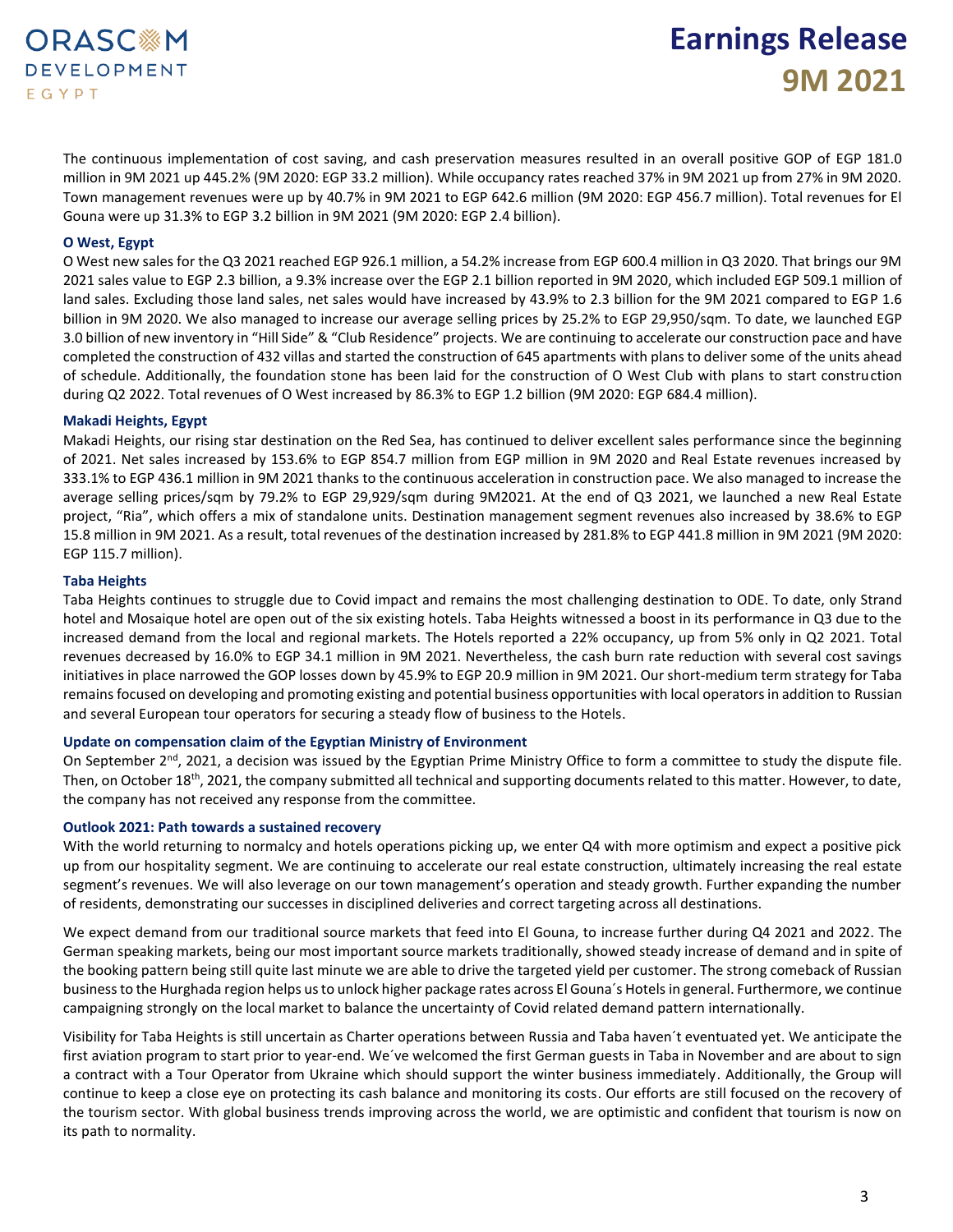### **Key Figures for the 9M/Q3 2021/20:**

| <b>Revenue by Segment (EGPmn)</b> | Q3 2021    | Q3 2020 | 9M 2021    | 9M 2020   |
|-----------------------------------|------------|---------|------------|-----------|
| <b>Hotels</b>                     | 269.9      | 100.3   | 525.6      | 378.0     |
| <b>Real Estate</b>                | 1,384.9    | 830.5   | 3,712.4    | 1,924.7   |
| Land                              |            | 250.7   |            | 482.7     |
| <b>Town Management</b>            | 252.4      | 161.4   | 662.5      | 478.7     |
| <b>ODE Group</b>                  | 1,907.2    | 1,342.9 | 4,900.5    | 3,264.1   |
|                                   |            |         |            |           |
| (EGPmn)                           | Q3 2021    | Q3 2020 | 9M 2021    | 9M 2020   |
| <b>Revenue</b>                    | 1,907.2    | 1,342.9 | 4,900.5    | 3,264.1   |
| Cost of sales                     | (1, 235.9) | (971.4) | (3, 116.4) | (2,309.5) |
| <b>Gross profit</b>               | 671.3      | 371.5   | 1,784.1    | 954.6     |
| Gross profit margin               | 35.2%      | 27.7%   | 36.4%      | 29.2%     |
| Investment income                 | 69.0       | 16.8    | 165.0      | 55.0      |
| Administrative expenses           | (43.5)     | (52.2)  | (98.1)     | (112.9)   |
| <b>Opt. EBITDA</b>                | 696.8      | 336.1   | 1,851.0    | 896.7     |
| Adj. EBITDA margin                | 36.5%      | 25.0%   | 37.8%      | 27.5%     |
| Other gains/losses                | (24.8)     | (8.5)   | 8.7        | (86.4)    |
| Share of associates gains/losses  | 43.3       | 42.4    | 87.3       | 80.2      |
| <b>EBITDA</b>                     | 715.3      | 370.0   | 1,947.0    | 890.5     |
| Depreciation                      | (43.8)     | (48.8)  | (131.3)    | (140.7)   |
| <b>Finance costs</b>              | (66.6)     | (74.2)  | (201.5)    | (236.3)   |
| Income tax expense                | (136.1)    | (58.0)  | (400.8)    | (156.1)   |
| <b>Net Profit for the period</b>  | 468.8      | 189.0   | 1,213.4    | 357.4     |
|                                   |            |         |            |           |
| <b>ODE shareholders</b>           | 434.7      | 162.8   | 1,120.9    | 343.8     |
| Non-controlling interest          | 34.1       | 26.2    | 92.5       | 13.6      |
| <b>Basic EPS (EGP)</b>            | 0.39       | 0.15    | 1.01       | 0.31      |

| (EGPmn)                                 | 30.09.21 | 31.12.20 |
|-----------------------------------------|----------|----------|
| Property, plant, and equipment          | 4,966.8  | 4,709.6  |
| Inventory                               | 8,243.4  | 7,721.9  |
| <b>Receivables</b>                      | 3,698.3  | 2,836.7  |
| Cash and bank balances                  | 1,713.1  | 1,671.7  |
| <b>Treasury bills</b>                   | 1,178.8  | 374.9    |
| Investments in associates               | 310.8    | 285.0    |
| Other assets                            | 1,538.9  | 1,295.1  |
| <b>Total assets</b>                     | 21,650.1 | 18,894.9 |
| <b>Borrowings</b>                       | 3,473.3  | 3,551.5  |
| Payables                                | 6,778.3  | 6,367.4  |
| <b>Provisions</b>                       | 451.7    | 383.5    |
| <b>Other Liabilities</b>                | 6,054.1  | 4,922.3  |
| <b>Total liabilities</b>                | 16,757.4 | 15,224.7 |
| Non-controlling interests               | 811.9    | 719.4    |
| Equity attributable to ODE shareholders | 4,080.8  | 2,950.8  |
| <b>Total liabilities and equity</b>     | 21,650.1 | 18,894.9 |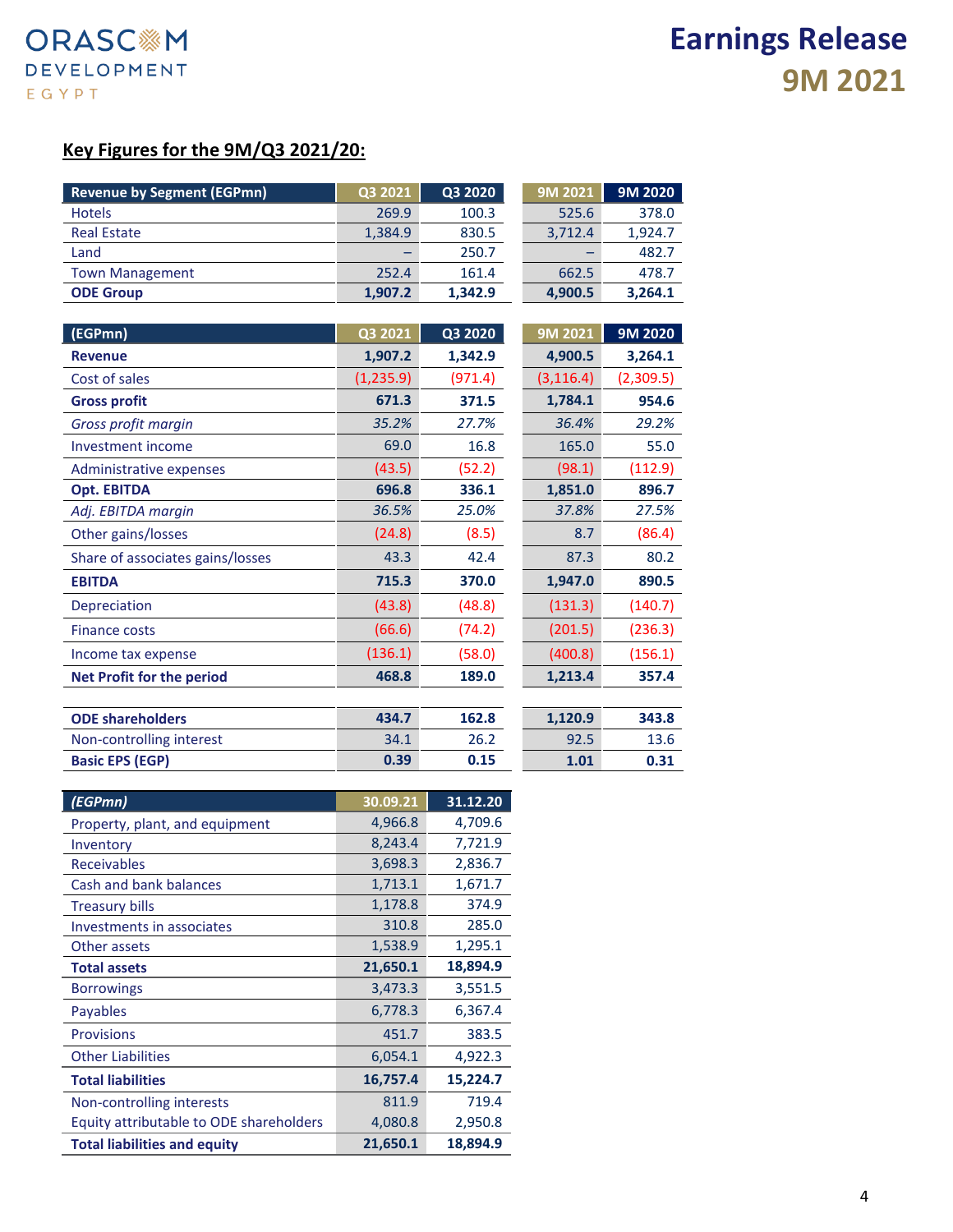